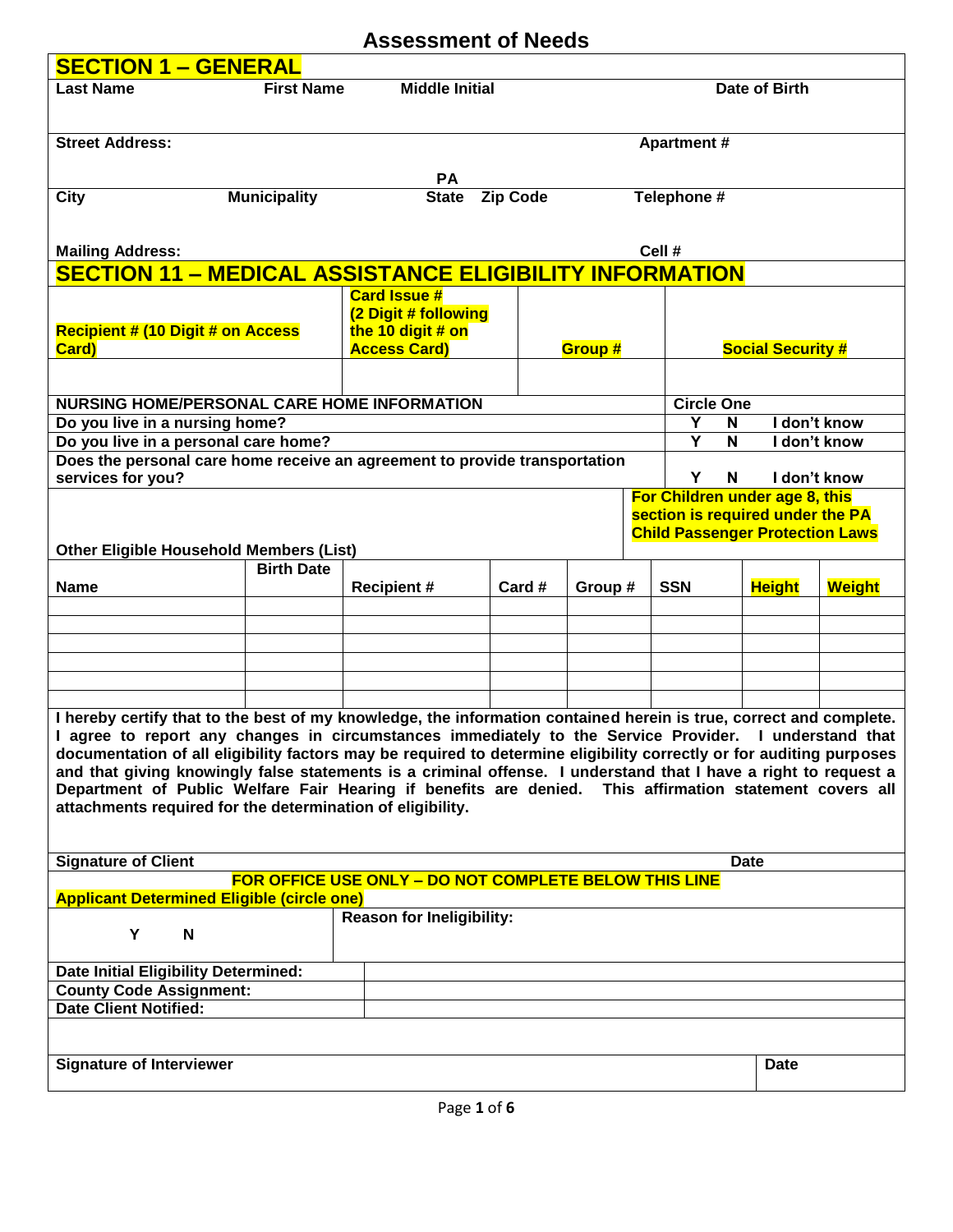| <b>Complete for each recipient listed on Page 1</b>                                                                                     |               |  |                                                                        |                                                                                                                    |           |   |                                  |              |           |           |                                                          |  |
|-----------------------------------------------------------------------------------------------------------------------------------------|---------------|--|------------------------------------------------------------------------|--------------------------------------------------------------------------------------------------------------------|-----------|---|----------------------------------|--------------|-----------|-----------|----------------------------------------------------------|--|
| <b>Recipient Name:</b>                                                                                                                  |               |  |                                                                        |                                                                                                                    |           |   |                                  |              |           |           |                                                          |  |
| Recipient # (10 Digit # on Access Card)                                                                                                 |               |  | Card Issue # (2 digit #<br>following the 10 digit #<br>on Access Card) |                                                                                                                    |           |   | Group #                          |              |           |           | <b>SSN</b>                                               |  |
|                                                                                                                                         |               |  |                                                                        |                                                                                                                    |           |   |                                  |              |           |           |                                                          |  |
| Do you have a vehicle that you are able to drive?                                                                                       |               |  |                                                                        |                                                                                                                    |           |   |                                  | <b>Yes</b>   |           |           | No                                                       |  |
| Can you drive yourself to your appointments?                                                                                            |               |  |                                                                        |                                                                                                                    |           |   |                                  | <b>Yes</b>   |           |           | No                                                       |  |
| Do you have family or friends who can transport you to your                                                                             |               |  |                                                                        |                                                                                                                    |           |   |                                  |              |           |           |                                                          |  |
| appointments?                                                                                                                           |               |  |                                                                        | <b>Yes</b><br>Frequency of Transportation Needed (this information is needed to determine the frequency of ongoing |           |   |                                  |              | <b>No</b> |           |                                                          |  |
| transportation needed)                                                                                                                  |               |  |                                                                        |                                                                                                                    |           |   |                                  |              |           |           |                                                          |  |
|                                                                                                                                         | Approximate   |  | # of weeks                                                             |                                                                                                                    |           |   | Circle the days of week          |              |           |           |                                                          |  |
| <b>List known locations for</b><br>medical services needed                                                                              | distance from |  | per month                                                              |                                                                                                                    |           |   | transportation is needed to this |              |           |           | <b>Appointment</b><br><b>Time Known</b>                  |  |
|                                                                                                                                         | home          |  |                                                                        | location<br>М                                                                                                      | <b>TU</b> | W | <b>TH</b>                        | F            | <b>SA</b> | <b>SU</b> |                                                          |  |
|                                                                                                                                         |               |  |                                                                        |                                                                                                                    |           |   |                                  |              |           |           |                                                          |  |
|                                                                                                                                         |               |  |                                                                        |                                                                                                                    |           |   |                                  |              |           |           |                                                          |  |
|                                                                                                                                         |               |  |                                                                        |                                                                                                                    |           |   |                                  |              |           |           |                                                          |  |
|                                                                                                                                         |               |  |                                                                        |                                                                                                                    |           |   |                                  |              |           |           |                                                          |  |
| <b>Transportation Modes</b>                                                                                                             |               |  |                                                                        |                                                                                                                    |           |   |                                  |              |           |           | Are there medical reasons why you cannot use this mode?* |  |
| <b>Fixed Routes (if available)</b>                                                                                                      |               |  | Υ<br>N                                                                 |                                                                                                                    |           |   |                                  |              |           |           |                                                          |  |
| <b>Paratransit Services (if available)</b>                                                                                              |               |  | Υ<br>N<br>Y<br>N                                                       |                                                                                                                    |           |   |                                  |              |           |           |                                                          |  |
| Taxis (if available)<br>*If there are medical reasons why you cannot use above modes, we need a "Verification of Disability and Special |               |  |                                                                        |                                                                                                                    |           |   |                                  |              |           |           |                                                          |  |
| Needs" form completed by your Medical Provider.                                                                                         |               |  |                                                                        |                                                                                                                    |           |   |                                  |              |           |           |                                                          |  |
| Do you live 1/4 mile or less from bus route                                                                                             |               |  |                                                                        |                                                                                                                    |           |   |                                  |              |           |           |                                                          |  |
| services?                                                                                                                               |               |  |                                                                        |                                                                                                                    |           | Υ |                                  |              | N         |           |                                                          |  |
| Instructions to driver on where your home is (if you need paratransit services):                                                        |               |  |                                                                        |                                                                                                                    |           |   |                                  |              |           |           |                                                          |  |
|                                                                                                                                         |               |  |                                                                        |                                                                                                                    |           |   |                                  |              |           |           |                                                          |  |
|                                                                                                                                         |               |  |                                                                        |                                                                                                                    |           |   |                                  |              |           |           |                                                          |  |
|                                                                                                                                         |               |  |                                                                        |                                                                                                                    |           |   |                                  |              |           |           |                                                          |  |
|                                                                                                                                         |               |  |                                                                        |                                                                                                                    |           |   |                                  |              |           |           |                                                          |  |
|                                                                                                                                         |               |  |                                                                        |                                                                                                                    |           |   |                                  |              |           |           |                                                          |  |
|                                                                                                                                         |               |  |                                                                        |                                                                                                                    |           |   |                                  |              |           |           |                                                          |  |
|                                                                                                                                         |               |  |                                                                        |                                                                                                                    |           |   |                                  |              |           |           |                                                          |  |
|                                                                                                                                         |               |  |                                                                        |                                                                                                                    |           |   |                                  |              |           |           |                                                          |  |
|                                                                                                                                         |               |  |                                                                        |                                                                                                                    |           |   |                                  |              |           |           |                                                          |  |
|                                                                                                                                         |               |  |                                                                        |                                                                                                                    |           |   |                                  |              |           |           |                                                          |  |
| <b>Name of Emergency Contacts</b>                                                                                                       | Phone #       |  |                                                                        |                                                                                                                    |           |   |                                  | Relationship |           |           |                                                          |  |
|                                                                                                                                         |               |  |                                                                        |                                                                                                                    |           |   |                                  |              |           |           |                                                          |  |
|                                                                                                                                         |               |  |                                                                        |                                                                                                                    |           |   |                                  |              |           |           |                                                          |  |
|                                                                                                                                         |               |  |                                                                        |                                                                                                                    |           |   |                                  |              |           |           |                                                          |  |
|                                                                                                                                         |               |  |                                                                        |                                                                                                                    |           |   |                                  |              |           |           |                                                          |  |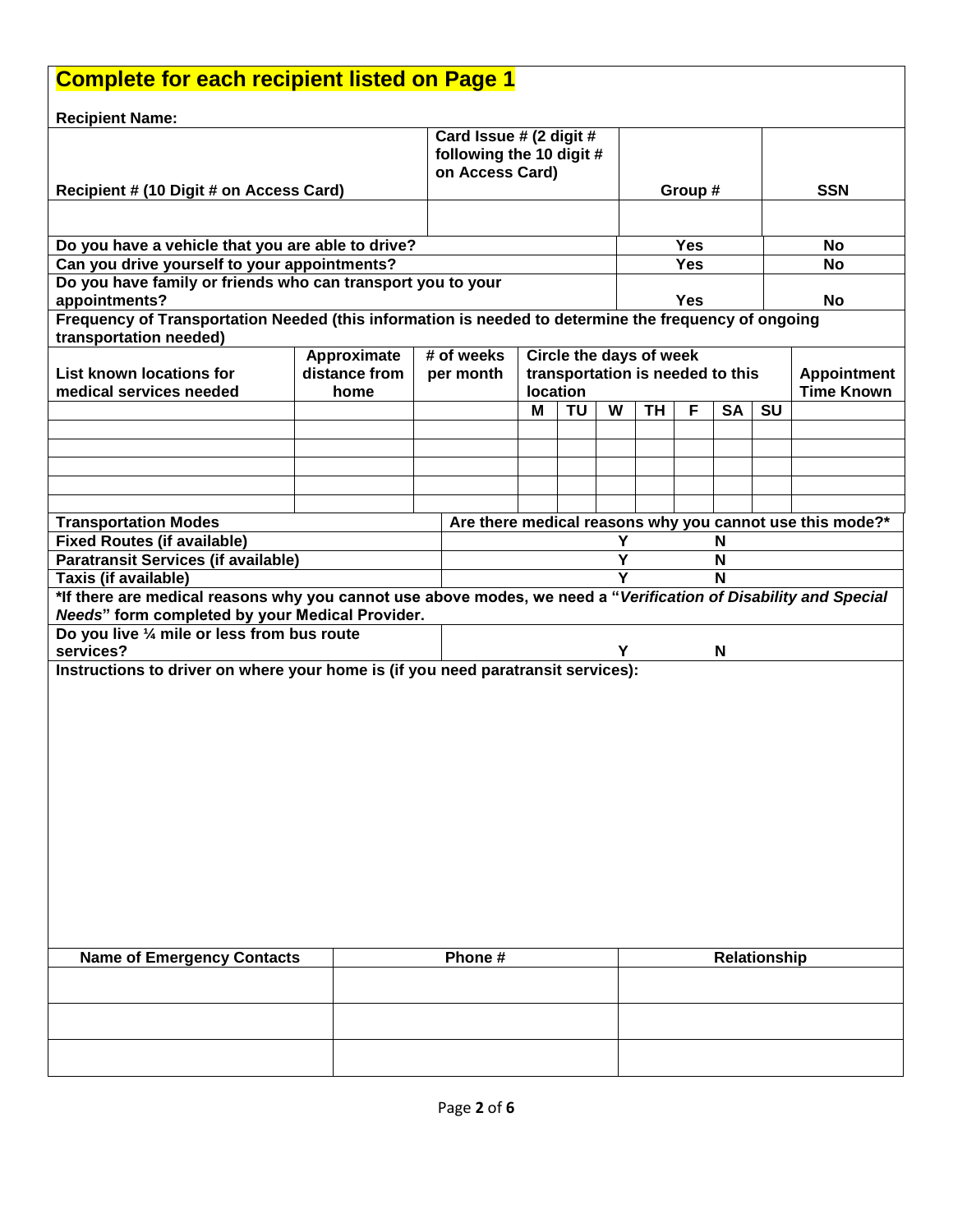| <b>Complete for each recipient listed on Page 1</b>                       |                                                                             |                                                                                                            |                           |                       |                            |   |  |  |  |  |
|---------------------------------------------------------------------------|-----------------------------------------------------------------------------|------------------------------------------------------------------------------------------------------------|---------------------------|-----------------------|----------------------------|---|--|--|--|--|
| <b>Recipient Name:</b>                                                    |                                                                             |                                                                                                            |                           |                       |                            |   |  |  |  |  |
| 1.                                                                        | <b>LANGUAGE</b>                                                             |                                                                                                            |                           |                       |                            |   |  |  |  |  |
|                                                                           |                                                                             |                                                                                                            |                           |                       |                            |   |  |  |  |  |
|                                                                           | Can you speak and understand English?                                       | Y<br>N                                                                                                     |                           |                       |                            |   |  |  |  |  |
|                                                                           | If not, what language do you speak?                                         |                                                                                                            |                           |                       |                            |   |  |  |  |  |
|                                                                           |                                                                             |                                                                                                            |                           |                       |                            |   |  |  |  |  |
| 2.                                                                        | <b>ESCORT/PERSONAL CARE ATTENDANTS</b>                                      |                                                                                                            |                           |                       |                            |   |  |  |  |  |
|                                                                           |                                                                             |                                                                                                            |                           |                       |                            |   |  |  |  |  |
|                                                                           |                                                                             | Will you be traveling with a Personal Attendant or Escort?                                                 |                           | N<br>Y                |                            |   |  |  |  |  |
|                                                                           |                                                                             | If the recipient is not a child, we need a medical statement verifying that you need to be escorted and a  |                           |                       |                            |   |  |  |  |  |
|                                                                           |                                                                             | reason why this can be done through a letter from our doctor or by completing a form known as a            |                           |                       |                            |   |  |  |  |  |
|                                                                           |                                                                             | "Verification of Disability or Special Need".                                                              |                           |                       |                            |   |  |  |  |  |
| 3.                                                                        | <b>DISABILITY ACCOMODATION SECTION</b>                                      |                                                                                                            |                           |                       |                            |   |  |  |  |  |
|                                                                           |                                                                             | Do you have a disability that requires special accommodation?                                              |                           | Y*                    | N                          |   |  |  |  |  |
|                                                                           |                                                                             |                                                                                                            |                           |                       |                            |   |  |  |  |  |
|                                                                           |                                                                             | *If yes, attach a completed "Verification of Disability or Special Needs" form or a letter by your medical |                           |                       |                            |   |  |  |  |  |
|                                                                           | provider describing the accommodation you need.                             | <b>Check All that Apply</b>                                                                                |                           |                       |                            |   |  |  |  |  |
|                                                                           | <b>Mobility Disability</b>                                                  | <b>Nature of Disability</b>                                                                                |                           |                       | □                          |   |  |  |  |  |
|                                                                           | <b>Hearing Disability</b>                                                   |                                                                                                            |                           |                       | □                          |   |  |  |  |  |
|                                                                           | <b>Visual Disability</b>                                                    | □                                                                                                          |                           |                       |                            |   |  |  |  |  |
|                                                                           | <b>Cognitive Disability</b>                                                 |                                                                                                            |                           |                       | $\Box$                     |   |  |  |  |  |
|                                                                           | <b>Behavioral Health Disability</b>                                         |                                                                                                            |                           |                       | $\Box$                     |   |  |  |  |  |
|                                                                           | <b>Gross Obesity</b>                                                        |                                                                                                            |                           |                       | $\Box$                     |   |  |  |  |  |
|                                                                           | <b>Other</b>                                                                |                                                                                                            |                           |                       | П                          |   |  |  |  |  |
|                                                                           |                                                                             |                                                                                                            |                           | Date no longer needed |                            |   |  |  |  |  |
|                                                                           |                                                                             | Check if you use this                                                                                      | I only need this mobility |                       | (Complete only if this aid |   |  |  |  |  |
| 4.                                                                        | <b>Use of Mobility</b><br><b>Manual Wheelchair</b>                          | mobility aid                                                                                               | aid temporarily           |                       | is needed temporarily)     |   |  |  |  |  |
|                                                                           | <b>Motorized Wheelchair</b>                                                 |                                                                                                            |                           |                       |                            |   |  |  |  |  |
|                                                                           | <b>Scooter</b>                                                              |                                                                                                            |                           |                       |                            |   |  |  |  |  |
|                                                                           | <b>Oversized Wheelchair</b>                                                 |                                                                                                            |                           |                       |                            |   |  |  |  |  |
|                                                                           | Walker                                                                      |                                                                                                            |                           |                       |                            |   |  |  |  |  |
|                                                                           | <b>Crutches</b>                                                             |                                                                                                            |                           |                       |                            |   |  |  |  |  |
|                                                                           | <b>Braces</b>                                                               |                                                                                                            |                           |                       |                            |   |  |  |  |  |
|                                                                           | <b>Service Animal</b>                                                       |                                                                                                            |                           |                       |                            |   |  |  |  |  |
|                                                                           | Other (describe)                                                            |                                                                                                            |                           |                       |                            |   |  |  |  |  |
| <b>None</b>                                                               |                                                                             |                                                                                                            |                           |                       |                            |   |  |  |  |  |
| 5.                                                                        | Is your wheelchair greater than 30" in width and 48" in length (measured 2" |                                                                                                            |                           |                       |                            |   |  |  |  |  |
| above the ground) and weigh no more than 600 lbs. When occupied?          |                                                                             |                                                                                                            |                           |                       |                            | N |  |  |  |  |
| Can you maneuver your wheelchair/scooter in a small, confined area?<br>6. |                                                                             |                                                                                                            |                           |                       | Y                          | N |  |  |  |  |
| 7.                                                                        | Can you transfer to a seat?                                                 | Y                                                                                                          | N                         |                       |                            |   |  |  |  |  |
| 8.                                                                        | Do you need assistance to transfer to a seat?                               | Y                                                                                                          | N                         |                       |                            |   |  |  |  |  |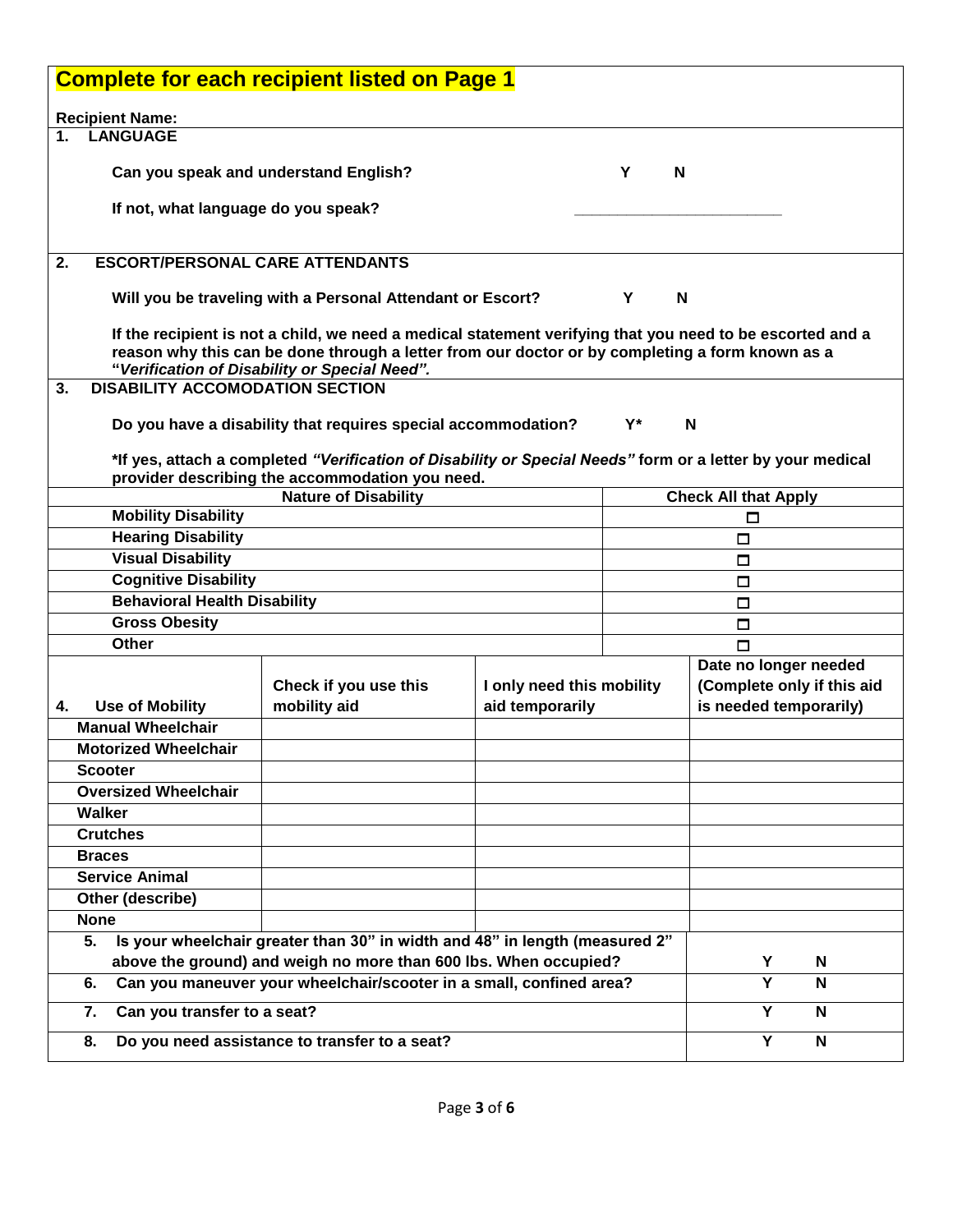## **Special Needs**

| <b>opecial needs</b><br><b>Complete for each recipient listed on Page 1</b>                                    |                                                        |                                                                                                                      |  |                                                                                           |                                      |  |                                             |                                                                            |                                       |
|----------------------------------------------------------------------------------------------------------------|--------------------------------------------------------|----------------------------------------------------------------------------------------------------------------------|--|-------------------------------------------------------------------------------------------|--------------------------------------|--|---------------------------------------------|----------------------------------------------------------------------------|---------------------------------------|
| <b>Recipient Name:</b>                                                                                         |                                                        |                                                                                                                      |  |                                                                                           |                                      |  |                                             |                                                                            |                                       |
| <b>Recipient Number:</b>                                                                                       |                                                        |                                                                                                                      |  |                                                                                           |                                      |  |                                             |                                                                            |                                       |
| Y<br>N<br>Do you require the assistance of a Personal Care Attendant while traveling?<br>1.                    |                                                        |                                                                                                                      |  |                                                                                           |                                      |  |                                             |                                                                            |                                       |
| <b>Name of Personal Care Attendant:</b>                                                                        |                                                        |                                                                                                                      |  |                                                                                           |                                      |  |                                             |                                                                            |                                       |
| Will you be using an escort? (This is not a Personal Care Attendant)<br>Y<br>2.<br>N                           |                                                        |                                                                                                                      |  |                                                                                           |                                      |  |                                             |                                                                            |                                       |
| Reason for Escort (Attach documentation of need):                                                              |                                                        |                                                                                                                      |  |                                                                                           |                                      |  |                                             |                                                                            |                                       |
| <b>DISABILITY ACCOMMODATION SECTION</b><br>3.                                                                  |                                                        |                                                                                                                      |  |                                                                                           |                                      |  |                                             |                                                                            |                                       |
| Do you have an ADA disability that requires special<br>accommodation? (Attach documentation of need)<br>Υ<br>N |                                                        |                                                                                                                      |  |                                                                                           |                                      |  |                                             |                                                                            |                                       |
| Nature of Disability (Check all that apply)                                                                    |                                                        |                                                                                                                      |  | Yes/No                                                                                    |                                      |  | <b>Accommodation Requested</b>              |                                                                            |                                       |
| Ambulatory                                                                                                     |                                                        |                                                                                                                      |  |                                                                                           |                                      |  |                                             |                                                                            |                                       |
| <b>Motor Dysfunction</b>                                                                                       |                                                        |                                                                                                                      |  |                                                                                           |                                      |  |                                             |                                                                            |                                       |
| <b>Visual Disability</b>                                                                                       |                                                        |                                                                                                                      |  |                                                                                           |                                      |  |                                             |                                                                            |                                       |
| <b>Cognitive Disability</b>                                                                                    |                                                        |                                                                                                                      |  |                                                                                           |                                      |  |                                             |                                                                            |                                       |
| <b>Uncontrolled Fatigue</b>                                                                                    |                                                        |                                                                                                                      |  |                                                                                           |                                      |  |                                             |                                                                            |                                       |
| <b>Mental Disability</b>                                                                                       |                                                        |                                                                                                                      |  |                                                                                           |                                      |  |                                             |                                                                            |                                       |
| <b>Obesity</b>                                                                                                 |                                                        |                                                                                                                      |  |                                                                                           |                                      |  |                                             |                                                                            |                                       |
| <b>Use of Mobility</b><br>4.<br><b>Aids</b>                                                                    | <b>Check for</b><br>Use of<br>mobility<br>aids<br>used | <b>This</b><br>wheelchair<br>or scooter<br>meets<br><b>ADA</b><br>"common<br>wheelchair"<br>definition.<br>Yes or No |  | Is it difficult to<br>maneuver your<br>wheelchair/scooter<br>In a small confined<br>area? | Can you<br>transfer<br>to a<br>Seat? |  | Do you<br>need<br>assistance<br>to<br>seat? | <b>Mobility</b><br>device is<br><b>Needed</b><br>transfer to a Permanently | <b>Date</b><br>no<br>longer<br>needed |
| <b>Manual</b>                                                                                                  |                                                        |                                                                                                                      |  |                                                                                           |                                      |  |                                             |                                                                            |                                       |
| <b>Motorized</b><br>Wheelchair                                                                                 |                                                        |                                                                                                                      |  |                                                                                           |                                      |  |                                             |                                                                            |                                       |
| <b>Scooter</b>                                                                                                 |                                                        |                                                                                                                      |  |                                                                                           |                                      |  |                                             |                                                                            |                                       |
| Oversized<br>Wheelchair<br>Walker                                                                              |                                                        |                                                                                                                      |  |                                                                                           |                                      |  |                                             |                                                                            |                                       |
| <b>Crutches</b>                                                                                                |                                                        |                                                                                                                      |  |                                                                                           |                                      |  |                                             |                                                                            |                                       |
| <b>Braces</b>                                                                                                  |                                                        |                                                                                                                      |  |                                                                                           |                                      |  |                                             |                                                                            |                                       |
| <b>Service Animal</b>                                                                                          |                                                        |                                                                                                                      |  |                                                                                           |                                      |  |                                             |                                                                            |                                       |
| Reason for Escort (Attach documentation of need)                                                               |                                                        |                                                                                                                      |  |                                                                                           |                                      |  |                                             |                                                                            |                                       |
|                                                                                                                |                                                        |                                                                                                                      |  |                                                                                           |                                      |  |                                             |                                                                            |                                       |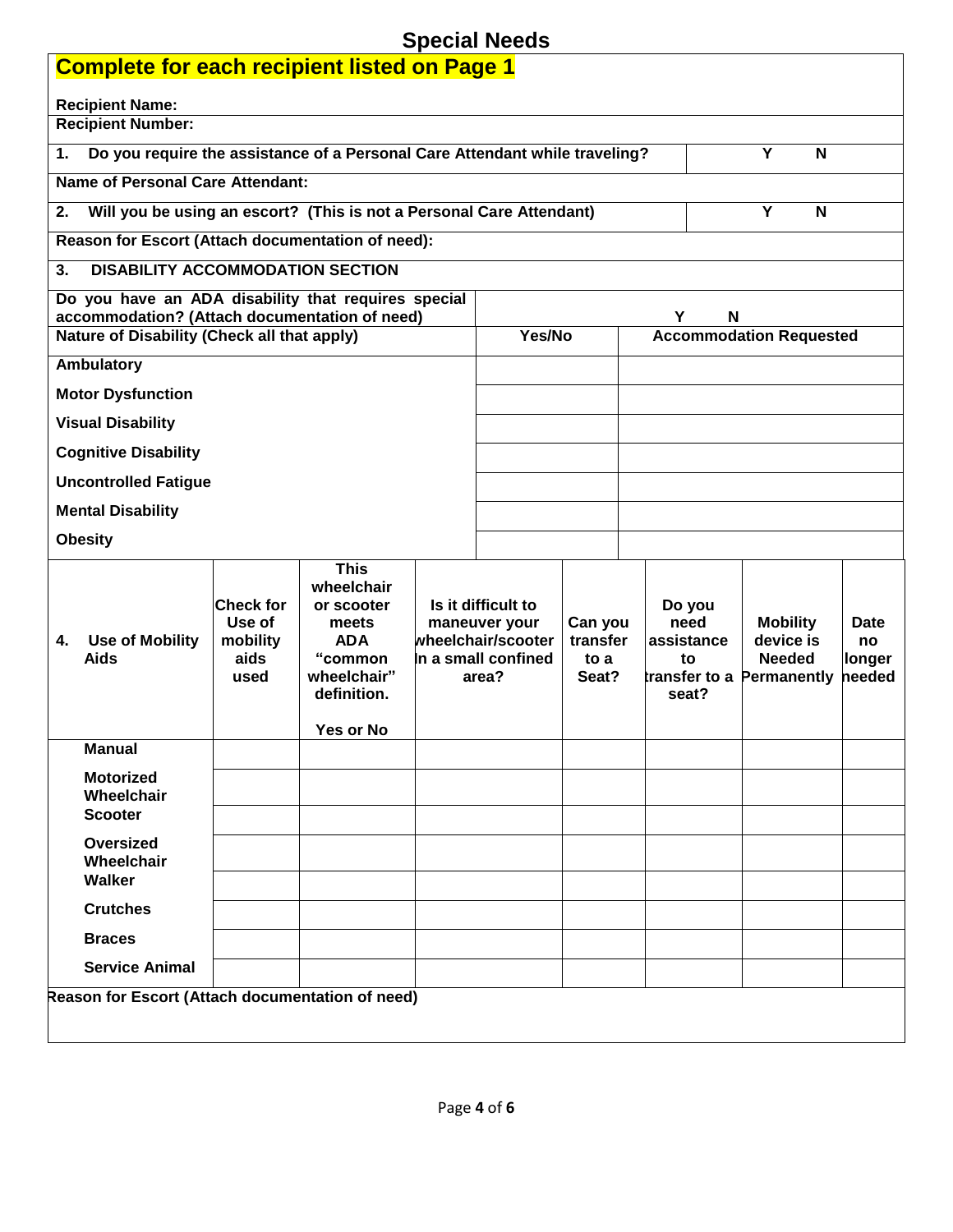|                                                                | <b>Medical Assistance Transportation Program Application</b> |                                             |                                                                                                                                                                                                                                                                                                                                                                                                                                                                                                                                                                                                                          |  |  |  |  |  |
|----------------------------------------------------------------|--------------------------------------------------------------|---------------------------------------------|--------------------------------------------------------------------------------------------------------------------------------------------------------------------------------------------------------------------------------------------------------------------------------------------------------------------------------------------------------------------------------------------------------------------------------------------------------------------------------------------------------------------------------------------------------------------------------------------------------------------------|--|--|--|--|--|
|                                                                |                                                              |                                             |                                                                                                                                                                                                                                                                                                                                                                                                                                                                                                                                                                                                                          |  |  |  |  |  |
|                                                                | <b>APPLICANT SECTION</b>                                     | Verification of Disability or Special Needs |                                                                                                                                                                                                                                                                                                                                                                                                                                                                                                                                                                                                                          |  |  |  |  |  |
| <b>Last Name</b>                                               | <b>First Name</b>                                            |                                             | <b>Middle Initial</b>                                                                                                                                                                                                                                                                                                                                                                                                                                                                                                                                                                                                    |  |  |  |  |  |
| <b>Street Address</b>                                          |                                                              | <b>Apartment#</b>                           | Telephone #                                                                                                                                                                                                                                                                                                                                                                                                                                                                                                                                                                                                              |  |  |  |  |  |
|                                                                |                                                              |                                             | Cell #                                                                                                                                                                                                                                                                                                                                                                                                                                                                                                                                                                                                                   |  |  |  |  |  |
| <b>City</b>                                                    | <b>Municipality</b>                                          |                                             | <b>Zip Code</b><br><b>State</b>                                                                                                                                                                                                                                                                                                                                                                                                                                                                                                                                                                                          |  |  |  |  |  |
| <b>Mailing Address</b>                                         |                                                              |                                             |                                                                                                                                                                                                                                                                                                                                                                                                                                                                                                                                                                                                                          |  |  |  |  |  |
|                                                                | <b>APPLICANT RELEASE SECTION</b>                             |                                             | I understand that the purpose of this evaluation is to help in determining the most cost effective and appropriate mode of transportation for me. I<br>understand that the information about my disability contained in this application will be kept confidential and shared only with professionals involved<br>in evaluating my eligibility. I hereby authorize my medical representative to release any and all information required by the Medical Assistance<br>Transportation Program regarding my medical condition for the purpose of determining an appropriate method of transporting me to medical services. |  |  |  |  |  |
| <b>Applicant Signature</b>                                     |                                                              |                                             | <b>Date</b><br>If applicant is unable to sign this form, he/she may have someone sign and certify on applicant's behalf (e.g. minor, disability)                                                                                                                                                                                                                                                                                                                                                                                                                                                                         |  |  |  |  |  |
|                                                                |                                                              |                                             |                                                                                                                                                                                                                                                                                                                                                                                                                                                                                                                                                                                                                          |  |  |  |  |  |
| <b>Signature of Person Signing for Applicant</b>               | <b>Date</b>                                                  | <b>Print Name</b>                           | <b>Relationship to Applicant</b>                                                                                                                                                                                                                                                                                                                                                                                                                                                                                                                                                                                         |  |  |  |  |  |
| The individual name(s) above has the following disability(ies) | <b>CERTIFICATION SECTION</b>                                 |                                             |                                                                                                                                                                                                                                                                                                                                                                                                                                                                                                                                                                                                                          |  |  |  |  |  |
| <b>Mobility</b>                                                | <b>Vision</b>                                                |                                             | <b>Hearing</b>                                                                                                                                                                                                                                                                                                                                                                                                                                                                                                                                                                                                           |  |  |  |  |  |
| Cognitive                                                      | <b>Behavioral</b>                                            |                                             | () Other                                                                                                                                                                                                                                                                                                                                                                                                                                                                                                                                                                                                                 |  |  |  |  |  |